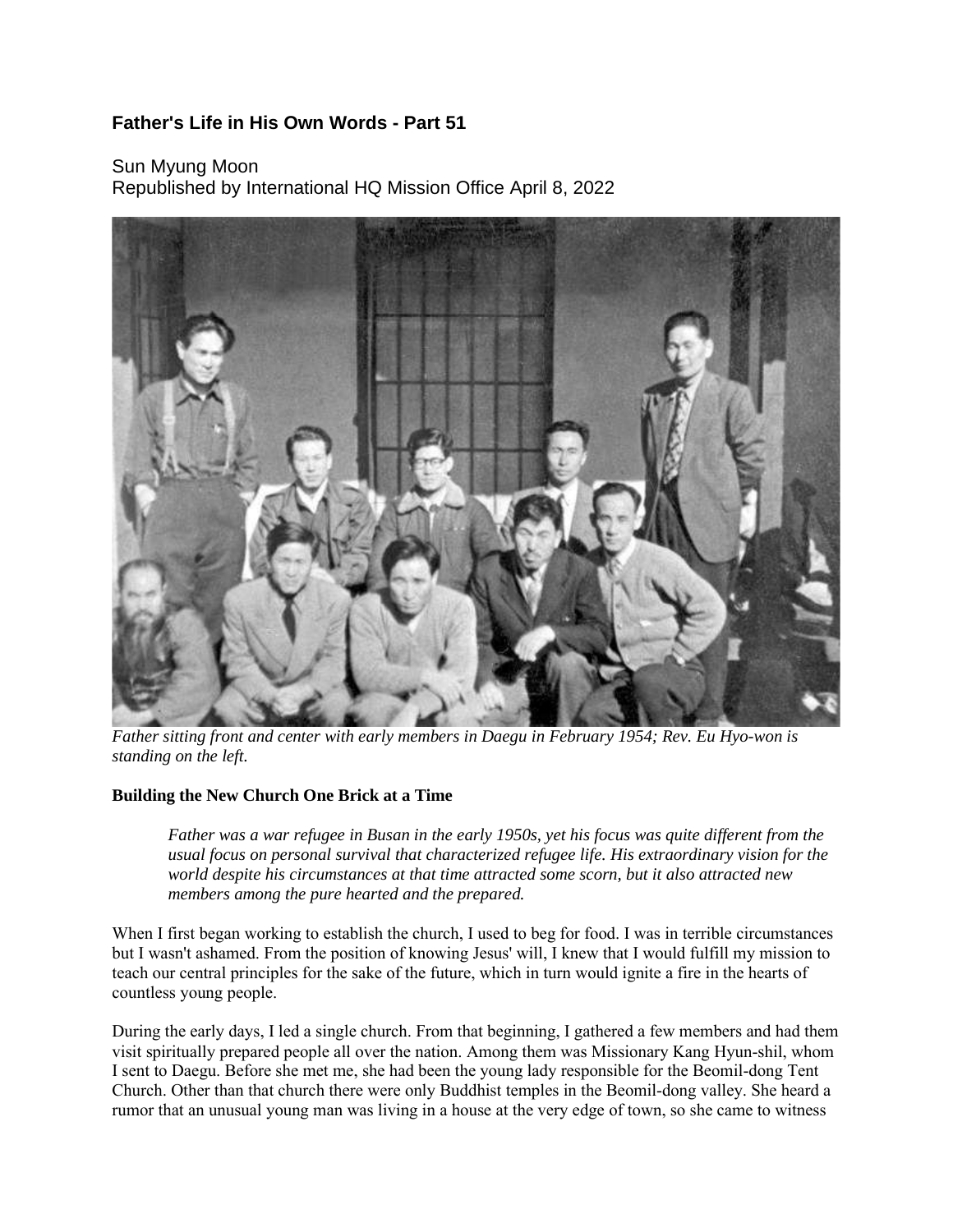to me. That is how I met her, and God worked through that. She came looking for me every day. After some time, she decided to leave her tent church and join our church.

## **The earliest pioneer witnessing efforts**

With that condition, I sent her to Daegu to witness. I sent her to Daegu because that region was like the Jerusalem of South Korea. I sent her out empty-handed. There was a reason that I sent her out to witness without even giving her money for a train ticket. It was because in those circumstances the spirit world was compelled to help her. When she arrived in Daegu, she had no place to go. So the spirit world guided her to meet someone who was prepared. That is how the Daegu church began.

I told Missionary Kang Hyun-shil, "Go to Daegu as a pioneer witness!" When she first went out pioneering, she cried as she witnessed.

Then God confided to her, "You have just arrived here, and you are crying, but I have worked for thousands of years while harboring bitter pain." She had been about to leave, but after hearing God's voice she decided to stay and endure. When I think about it, God didn't listen to anything she had to say about her situation. He just told her to pioneer and witness to people. Given those circumstances, when I sent her to a certain place on my behalf, someone was waiting for her with tickets for her transportation, and further along the way, another person was waiting with a meal prepared.

When you go witnessing, it will do you no good to just sit down and worry. It is not a mission you can fulfill with money; you have to make conditions of sincere devotion. On that foundation if you pray sincerely, God will guide you. Further, if you work hard until your feet get sore and blistered, God can work through that.

Kang Hyun-shil went to the center of Daegu for pioneer missionary work without knowing anyone there. Did anyone welcome her? How hard it must have been for her when she was wandering around on the streets. She was lamenting about her hard luck and praying, "O Lord, where should I go?"

And God said to her, "Are you complaining after just one day? You are far from reaching the heart of your Father who has suffered for thousands and thousands of years!" He meant that she had to go through more hardships. It is not easy to meet God or to find the Will of God.

## **Persecution in Daegu (first visit, early December 1953)**

What always comes to mind when we speak of the history of the Unification Church in Daegu? It was the place of the most intense and severe persecution. If a place can be said to have rendered a "distinguished contribution" in opposing the Unification Church, the number one place in this respect is Daegu, located in the middle of Gyeongbuk Province.

When I walked the streets, I did my best to take the back streets, the deserted streets, as a sinner who was not a sinner. It wasn't good for me to meet anyone. Everybody knew me in the back streets there. The established churches would show my photograph to everybody, so wherever I showed my face, people used to shout, "There he is! That Mr. Moon is here!" There was such a commotion.

When the established churches learned where I was, they used to guess that I would be staying near one of the local churches, and from that church, they used to blow a trumpet every day, shouting, "Kick out the heretic monster!" They caused such a commotion that the whole city was murmuring against me, wanting to expel me. It got so bad that I couldn't go anywhere in the daytime.